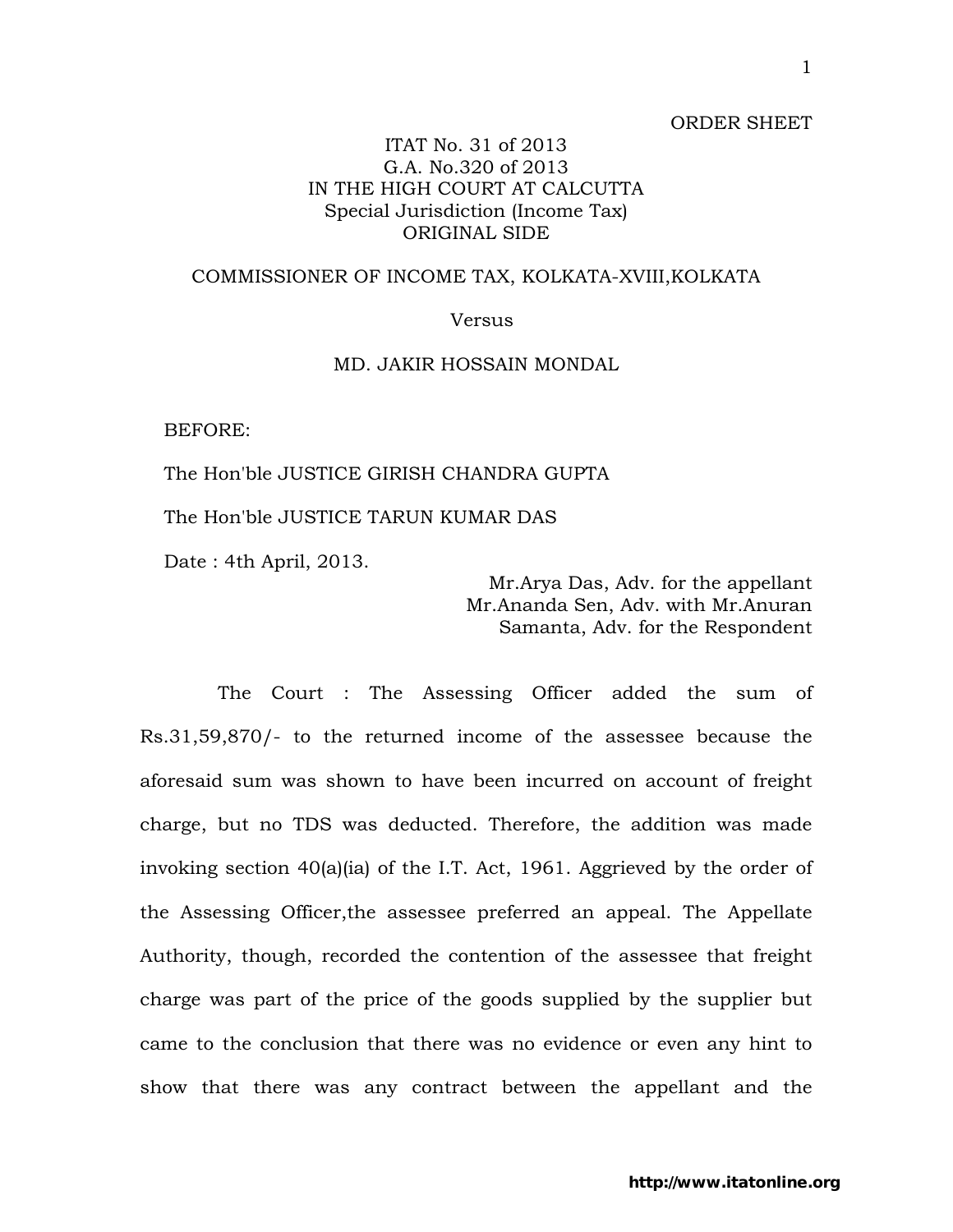transporter. It is on this basis that the Appellate Authority recorded that payment debited to the freight account was not subject to TDS under section 194C of the I.T. Act and therefore the addition of a sum of Rs. 31,59,870/- was deleted. Aggrieved by the order of the CIT (Appeal), the Revenue went up before the Tribunal. The Tribunal without considering the views expressed by the CIT (Appeal) that there was no contract between the appellant and the transporter or there was no evidence or even any hint of any contract between the appellant and the transporter, disposed of the appeal on the ground that addition could not have been made under section 40(a)(ia) of the I.T. Act following the decsion of the Special Bench of the Tribunal in the case of Merilyn Shipping and Transports Vs. Addl. CIT.

 We already have delivered a judgment on 3rd April, 2013 in ITAT No. 20 of 2013, G.A. No. 190 of 2013 (CIT, Kolkata-XI Vs. Crescent Export Syndicates) holding that the views expressed in the case of Merilyn Shipping & Transports (ITA.477/Viz./2008 dated 20.3.2012) were not acceptable. That is one reason why the matter should be remanded to the Tribunal. Another reason for remanding the matter to the Tribunal is that the finding of facts recorded by the CIT (Appeal) was not tested by the Tribunal.

 For the aforesaid reasons, the order under challenge is set aside and the matter is remanded to the Tribunal for a decision de novo.

The appeal is thus disposed of.